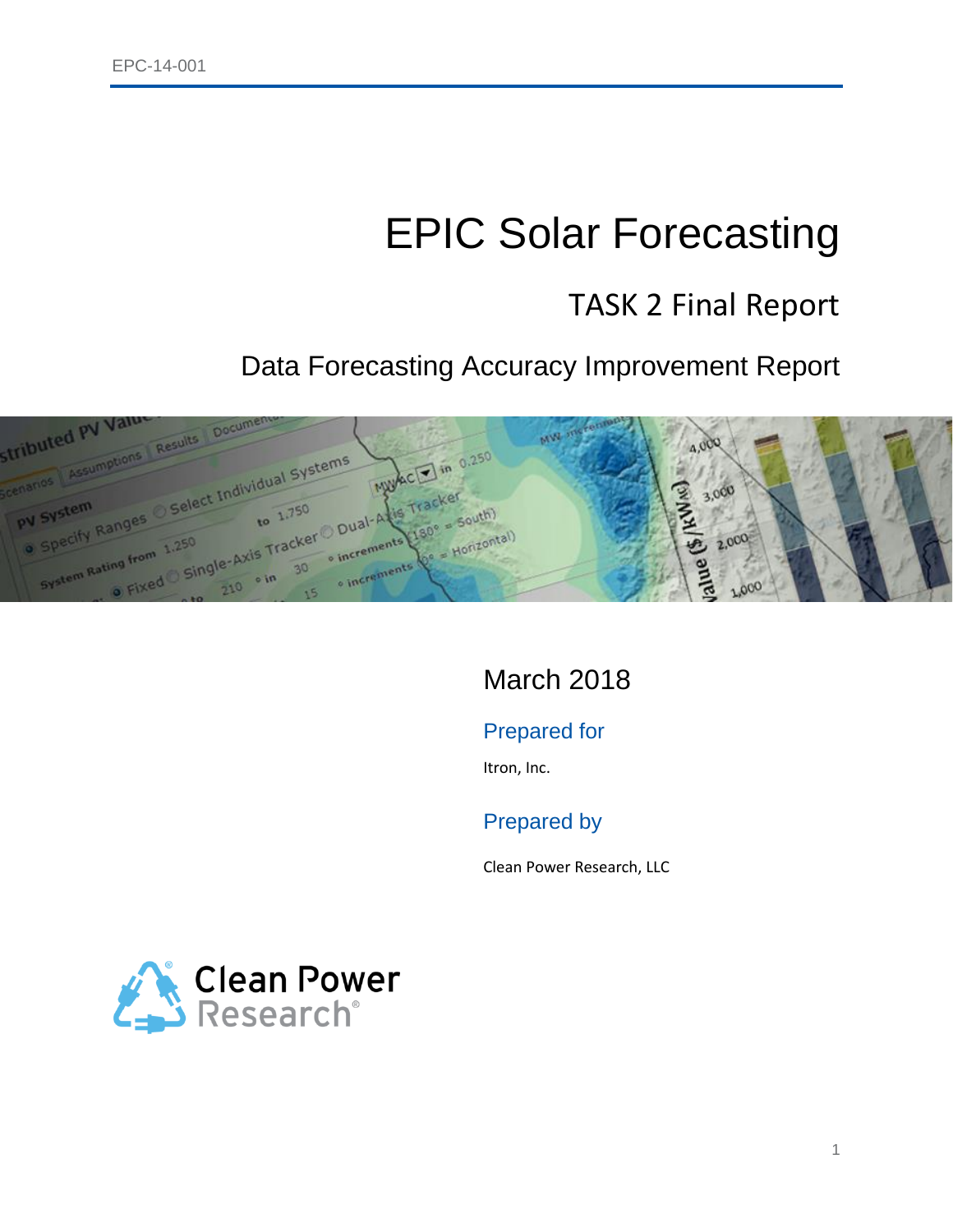### Legal Notice from Clean Power Research

This report was prepared for Itron, Inc. by Clean Power Research. This report should not be construed as an invitation or inducement to any party to engage or otherwise participate in any transaction, to provide any financing, or to make any investment.

Any information shared with Itron prior to the release of the report is superseded by the report. Clean Power Research owes no duty of care to any third party and none is created by this report. Use of this report, or any information contained therein, by a third party shall be at the risk of such party and constitutes a waiver and release of Clean Power Research, its directors, officers, partners, employees and agents by such third party from and against all claims and liability, including, but not limited to, claims for breach of contract, breach of warranty, strict liability, negligence, negligent misrepresentation, and/or otherwise, and liability for special, incidental, indirect, or consequential damages, in connection with such use.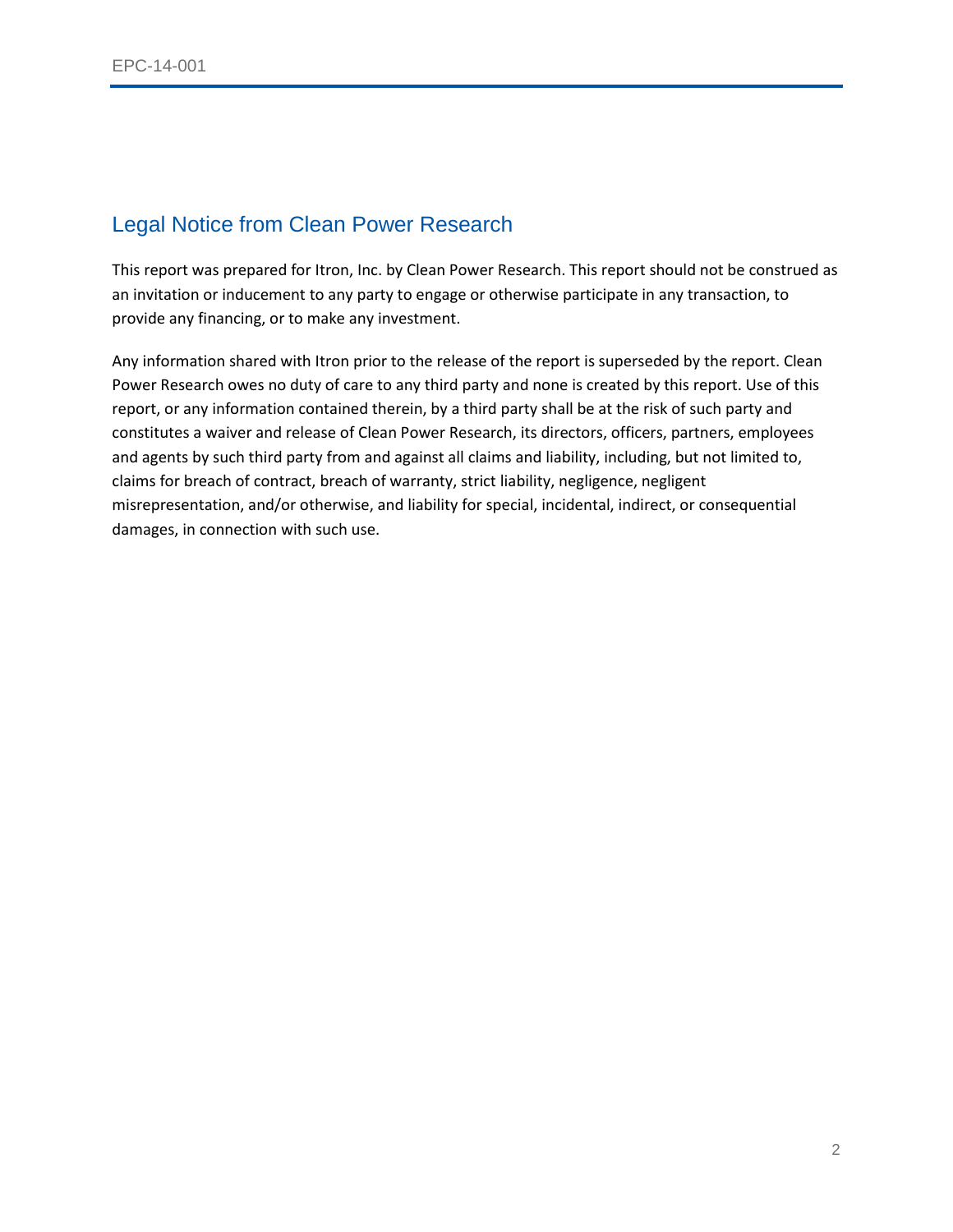## **Contents**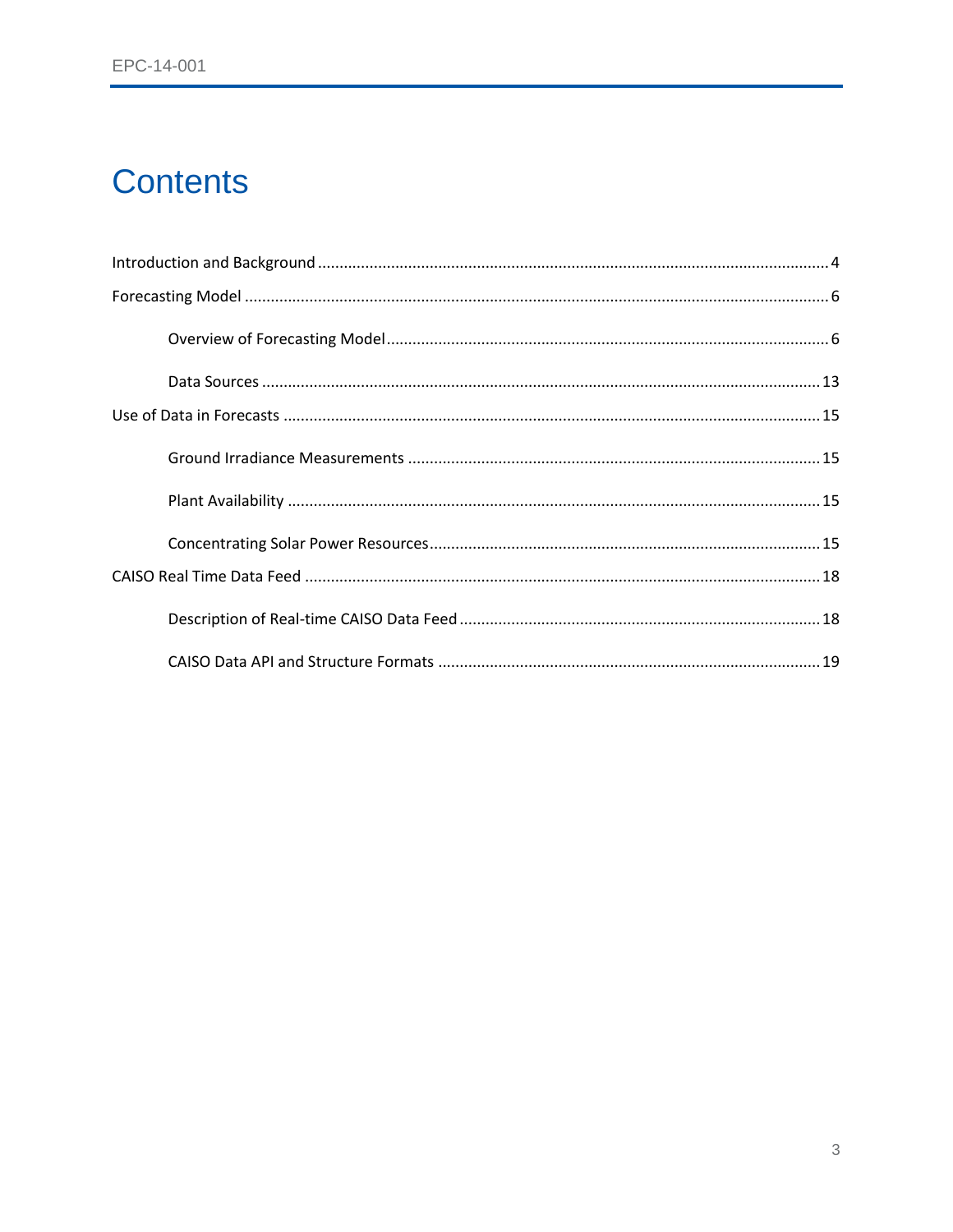## <span id="page-3-0"></span>Introduction and Background

The key challenge facing the California ISO (CAISO) and the electric utilities as they integrate higher and higher concentrations of photovolotaics (PV) into the grid is the uncertainty associated with PV generation profiles. PV is inherently an intermittent resource and utilities are charged with maintaining high system reliability at low costs. The uncertainty in PV is reflected in conservative scheduling of regulation and spinning reserves.

Itron, Inc., developed a proposal in June 2014 to the California Energy Commission (CEC) to address this issue by advancing the state of the art in solar energy forecasting as it relates to the operation of the California electric grid. The proposal was submitted under the Electric Program Investment Charge (EPIC) funds, with Clean Power Research, LLC (CPR) identified as a major subcontractor. The Itron/CPR team was awarded the project in February 2015.

The work described in this report covers Task 2 of the project, related to the use of existing real-time data to improve the solar generation forecasts. Forecasts include both forcasts for output of individual utility-scale resources as well as aggregated forecasts of small behind-the-meter (BTM) forecasts.

Before the project was initiated, CPR had an established software system for providing forecasts to grid operators (its SolarAnywhere® FleetView™ software product), but these forecasts solely rely upon knowledge of the installed PV resources and the forecasted irradiance/temperature at grid locations across the state. The PV system hardware specifications—solar panel ratings, tilt and azimuth orientation, inverter specifications and the like—were obtained primarily under the California Solar Initiative (CSI) incentive program for BTM systems. Various public data sources were used for transmission-connected resources. Solar irradiance and temperature forecasts are available through FleetView directly.

This task was undertaken to determine whether real-time data collected could be used to supplement the other two data sources. Two data feeds were of particular interest.

First, the metered systems, i.e., utility-scale PV systems, could collect plane-of-array solar irradiance, and this data could be used in real-time to provide state of the art forecasts for the resources. It was believed that this data could act as calibration source to supplement CPR's data, derived from satellite imagery.

In particular, Aerosol Optical Depth (AOD) and cloud albedo are two physical parameters that govern availability of solar radiaction at ground level. These parameters are not measurable or derivable from the satellite images, collected ouside the atmosphere. Consequently, ground measured sources are required for calibration of satellite-derived irradiance, and these are supplied by ground stations across the U.S. Real-time collected ground irradiance measurements taken at various solar generating sites could potentially be used to obtain local values that could be incorporated into the irradicance forecasts. If this were possible, the measured data could help to calibrate the irradiance data in real time, and the improvement would apply to both metered and BTM forecasts.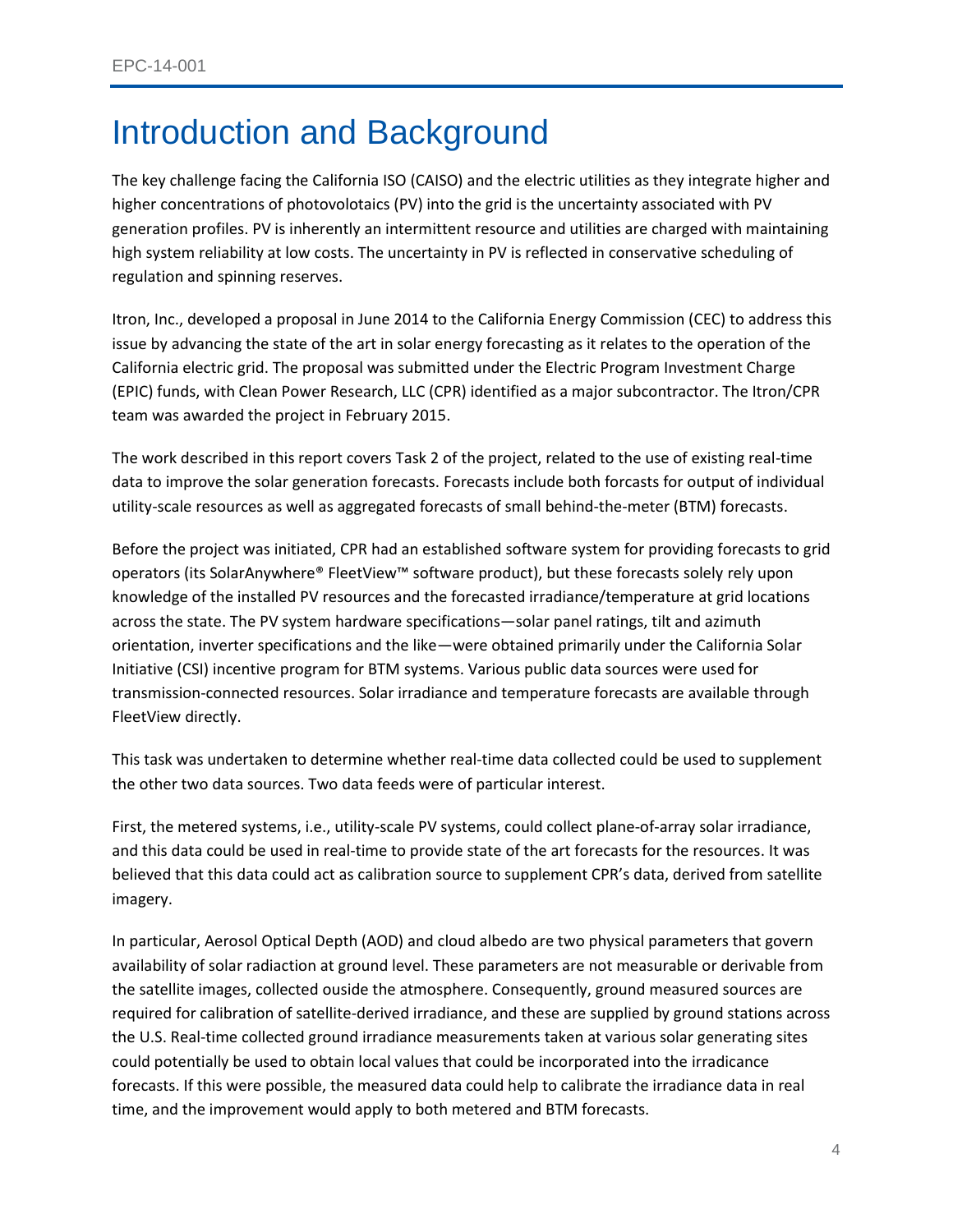Second, maintenance schedules of metered systems could also potentially be used as an input to the forecasts. For example, if an inverter or array was going to be taken out of service, this would reduce the available capacity of the resource, and this could be incorporated into the forecast of solar production by scaling the production forecast to account for the reduced plant capacity.

The intent of the task was to obtain the relevant data fields in real-time and evaluate their use in producing more accurate forecasts. Unfortunately, CPR was not granted access to the real-time data. Security requires that plant-specific data be available only by permission from specific plant operators. CPR could have required getting approvals from solar plant operators, but this would have exceeded the time available under the project. Therefore, this task did not include a demonstration of the use of real time irradiance but rather focused on a description of such a process and an analysis of the approach, should it be implemented in the future.

CPR developed software in preparation for uploading and processing of the real-time data. Development work was carried out on SolarAnywhere infrastructure in order to be ready to accept a real-time feed of data and to incorporate this into the FleetView software. Other sources of data were also identified and incorporated into FleetView forecasts. New numerical weather prediction (NWP) models can now be downloaded from their respective sources and uploaded to CPR servers for use in FleetView with operational reliability.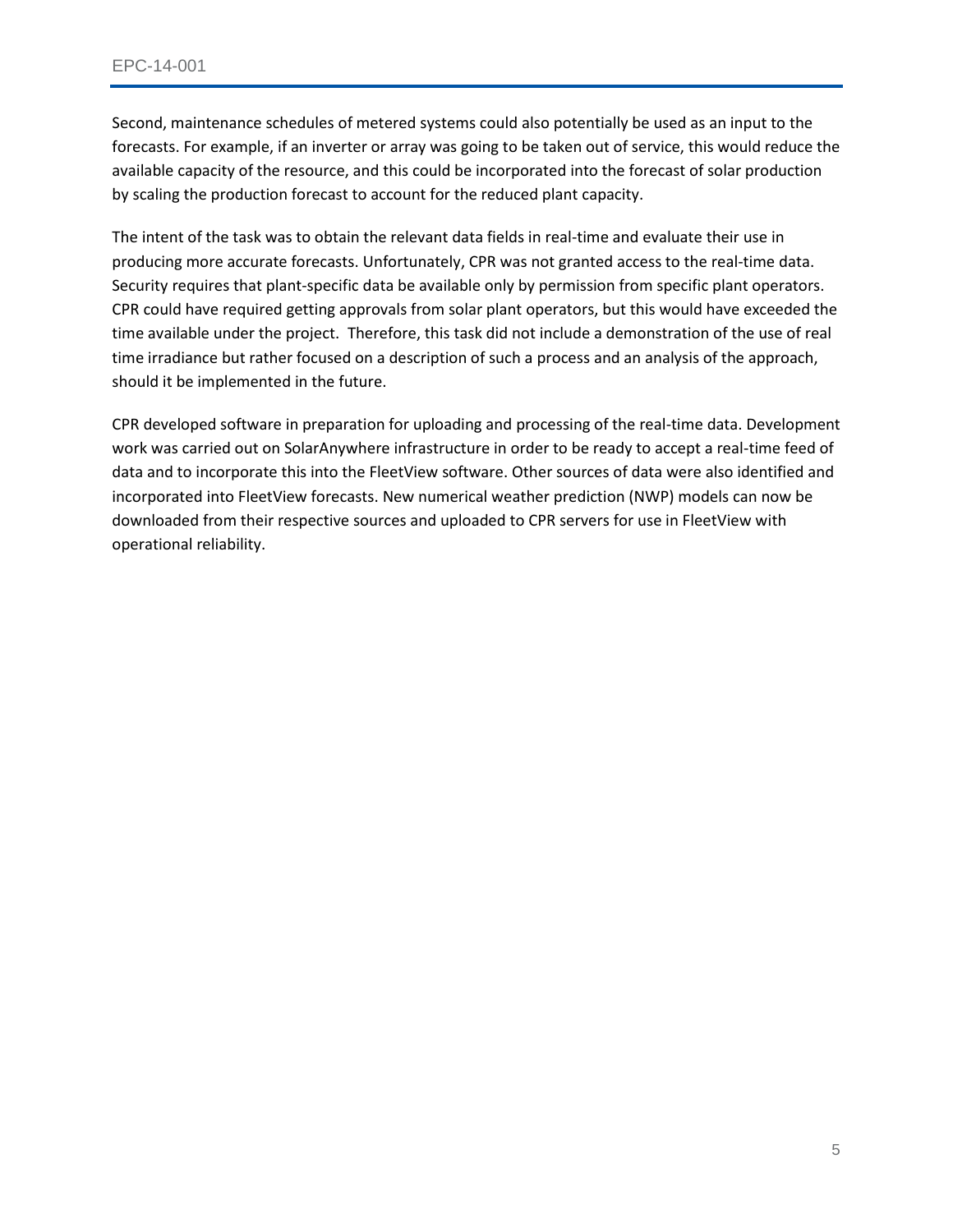## <span id="page-5-0"></span>Forecasting Model

### <span id="page-5-1"></span>Overview of Forecasting Model

#### **SolarAnywhere® FleetView™**

SolarAnywhere FleetView employs satellite-derived irradiance data in combination with patented fleet analysis methodologies to provide insight into the impact of PV on grid operations. As a hosted software solution, SolarAnywhere FleetView serves as an ongoing platform for analysis, enabling rapid, dynamic and cost-effective intelligence as compared to traditional point-in-time studies.

SolarAnywhere FleetView utilizes satellite-derived irradiance data to generate PV performance data rather than using expensive ground sensors and communication networks. Using this data, FleetView can quantify PV variability to allow grid operators to conduct planning studies and forecast PV fleet output based on the design attributes and locations of individual PV systems. It uses advanced algorithms for calculating PV plant correlation coefficients and quantifying geographic dispersion effects in a manner that is useful at the control area level.

Integral to the solution is the ability to enumerate, specify, catalog, and simulate fleets of PV systems, including providing PV power output forecasts. These software tools allow utility managers to understand PV system impact at macroscopic or granular levels, with virtual fleets being definable as a few systems on a single feeder or many thousands across an entire service territory. As a result, SolarAnywhere FleetView makes it possible for utilities and RTO's/ISO's, such as CAISO, to have an ongoing planning study to optimize PV siting while accounting for changes in distributed generation resource availability and other factors - all at a fraction of the cost and time associated with traditional planning studies.

In addition to planning studies, SolarAnywhere FleetView enables utilities and RTO's/ISO's to costeffectively forecast PV fleet variability minutes- to days-ahead for planning and scheduling regulation reserves in anticipation of high variability. Accurate quantification of needed regulation helps avoid the extremes of grid instability or over-commitment of resources.

To date, simulations of fleets within CAISO have been performed under contracts with the CEC and CPUC. Most of the behind-the-meter resource data was collected from the California Solar Initiative (CSI). Systems have been divided into five geographical territories according to the California ISO designations. The baseline CSI fleet includes 78,025 systems with a total rating of 773 MW-AC. [Figure](#page-6-0)  [1s](#page-6-0)hows the mapping of all CSI systems in their respective fleets.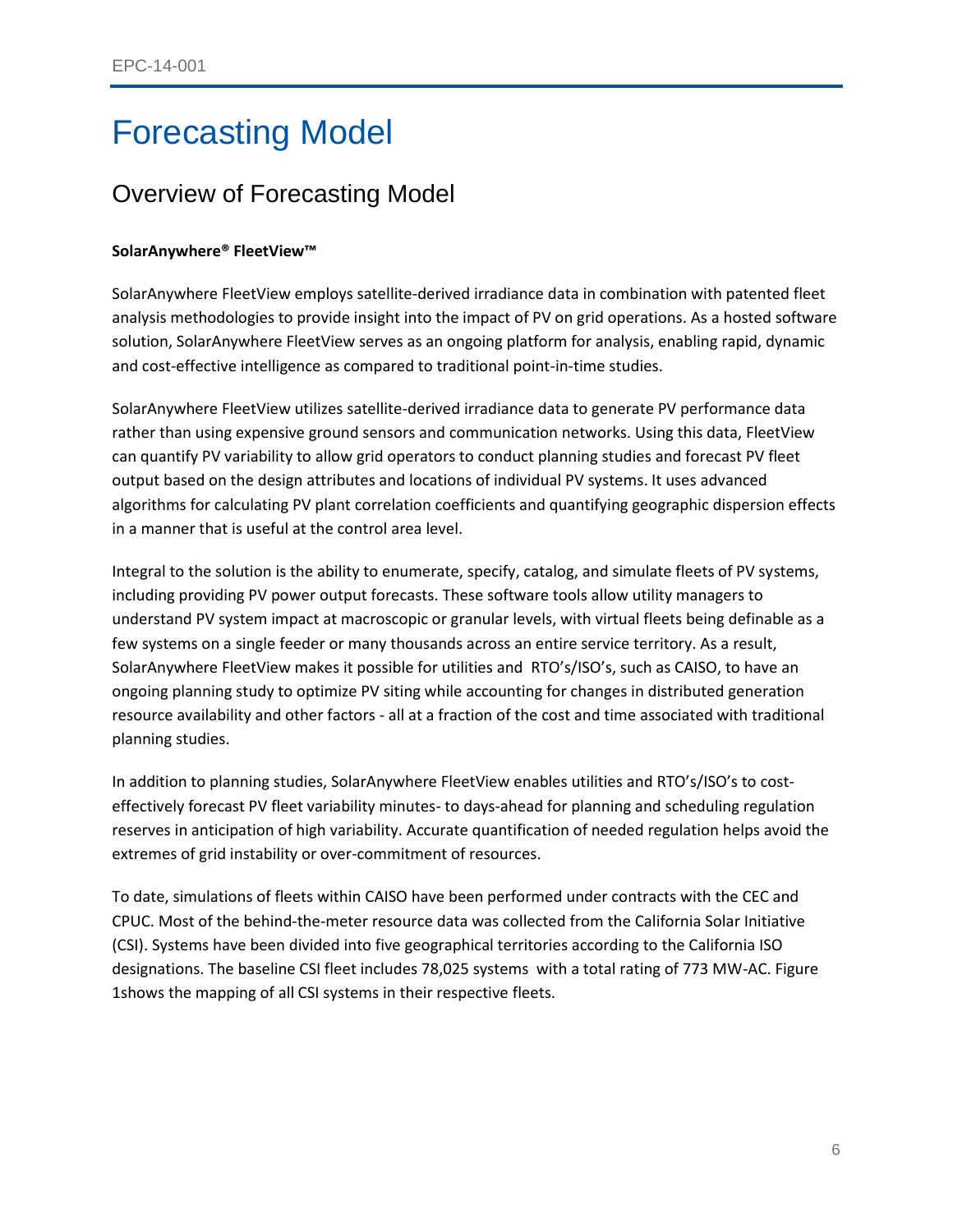

*Figure 1.Mapping of all ~78,000 behind-the-meter PV systems in the California ISO*

<span id="page-6-0"></span>Additionally within the scope of this work with CAISO, the total California impact was forecasted. Important to note, fleet simulation must take into account the change in fleet makeup over time. [Figure](#page-6-1)  [2](#page-6-1) shows the growth of the fleets. For example, fleet energy production during January 2015 would only include PV systems installed as of January 2015, and not include systems installed at a later date.



<span id="page-6-1"></span>*Figure 2. Change in California ISO PV fleet combined capacity over time*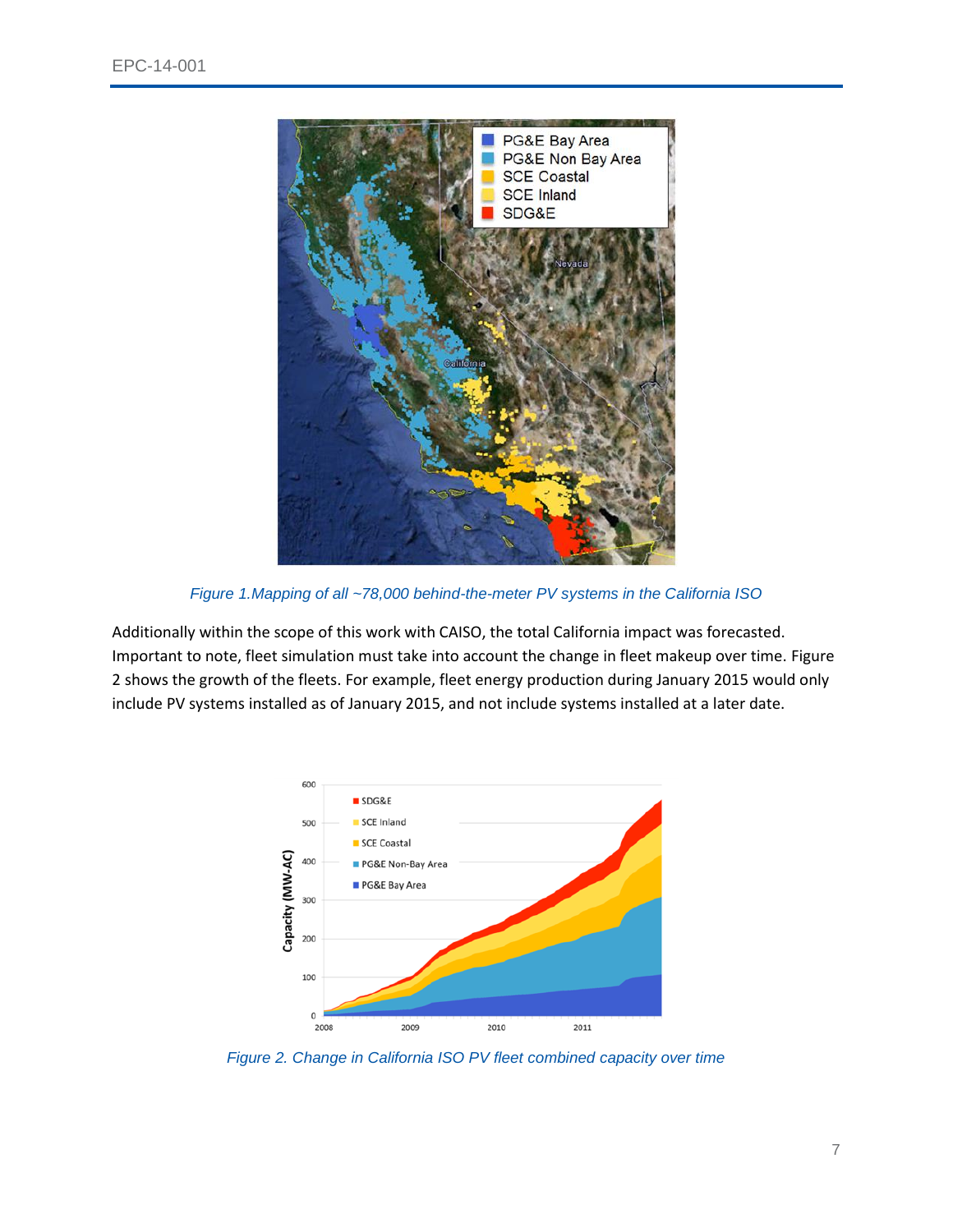In addition to the behind-the-meter resources identified through CSI (and later through GoSolarCalifornia), CAISO's metered systems (utility scale systems) were included. Plant specifications for these systems were collected independently by CPR. Data sources included available public information from the CAISO OASIS site and various public records (e.g. permits, press releases, and maps). These public sources provided the required hardware specifications.

#### **Validation**

l

A team led by Dr. Richard Perez at the University at Albany (SUNY Albany) developed and began implementing an operational satellite-to-solar irradiance model in the mid 1990's for data production in the northeastern United States.<sup>1</sup> The model was refined over the following years, and validated in multiple climatic environments from arid, to humid continental, to subtropical.

Dr. Perez's model was originally verified by the National Renewable Energy Laboratory (NREL) against 31 U.S. locations with varying climates in the early 2000's. It was then selected to create updates of the U.S. National Solar Radiation Data Base (NSRDB 2010 Update). This independent validation found that the average hourly mean bias error of the model was 0.2 W/m<sup>2</sup> for GHI and 16.5 W/m<sup>2</sup> for DNI when compared to ground measurements. Since that time model improvements have further increased relative mean bias (rMBE) accuracy down to about 2% for GHI and 4% for DNI. The latest version of the model is only commercially available through SolarAnywhere and continues to serve as the resource database of choice for major energy companies that are financing and managing solar assets.

Recent validation studies<sup>2</sup> have paired measurements from SolarAnywhere against ground measured data from high-caliber ground sensors. In a recent California study, CPR and project partners evaluated the SolarAnywhere model accuracy against sites with redundant ground sensors, across multiple time periods of comparison.

The results, comparing data over the year 2011, are depicted in [Figure 3.](#page-8-0) As noted, the black line incorporates the measurement error between the two site hardware sensors and the colored lines represent the different resolutions of SolarAnywhere relative to ground.

<sup>&</sup>lt;sup>1</sup> R. Perez and R. Seals, (1997): Production of Site-Time Specific Irradiances from Satellite and Ground Data. Final report to NYSERDA and NREL. NYSERDA Report No98-3 35 pp., NYSERDA, Albany, NY / NREL Golden, CO Zelenka, A., Perez R, Seals R. and Renné D., (1999): Effective Accuracy of Satellite-derived irradiance, Theoretical and Applied Climatology, 62, 199-207

<sup>&</sup>lt;sup>2</sup> A recent example is Perez, et.al., Detecting Calibration Drift at Ground Truth Stations A Demonstration of Satellite Irradiance Models' Accuracy, available at [http://go.cleanpower.com/rs/369-HBZ-](http://go.cleanpower.com/rs/369-HBZ-605/images/DetectingCalibrationDrift_6.2017.pdf)[605/images/DetectingCalibrationDrift\\_6.2017.pdf.](http://go.cleanpower.com/rs/369-HBZ-605/images/DetectingCalibrationDrift_6.2017.pdf)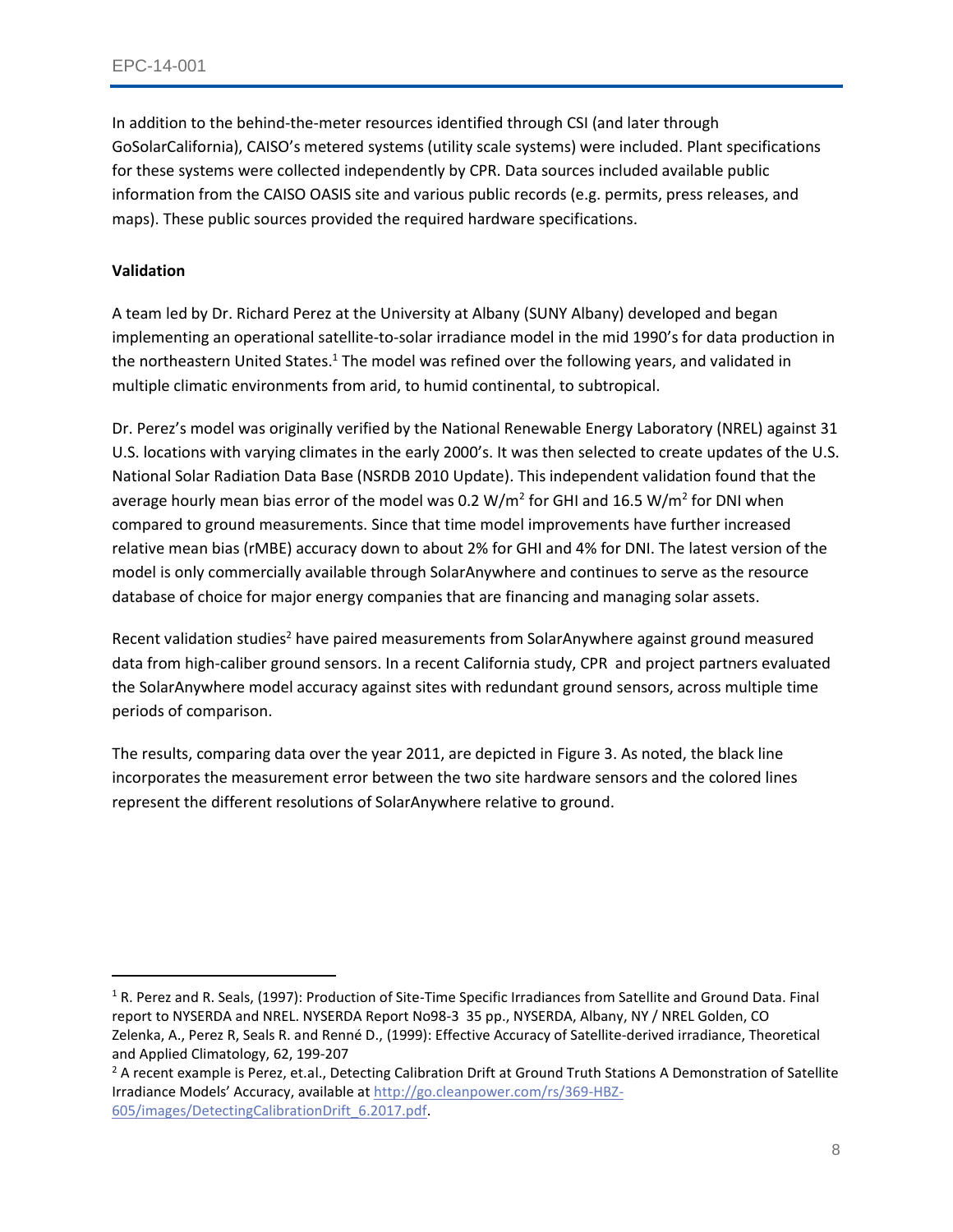$\overline{a}$ 



<span id="page-8-0"></span>*Figure 3. Relative mean absolute error (%MAE) of SolarAnywhere against ground sensors (averaged over four distinct locations within the CAISO service territory)*

The satellite-based approach taken by Dr. Perez and his team has numerous advantages over other methods of irradiance measurement for short-term forecasts (i.e., under four hours). On March 1, 2018, NOAA's newest geostationary satellite launched into space from Cape Canaveral, Florida. GOES-S (which will become GOES-17 once it reaches its final orbit) will significantly enhance weather forecasting capabilities across the western United States, Alaska, and Hawaii and provide critical data and imagery of the eastern and central Pacific Ocean extending all the way to New Zealand.

The benefits of the satellite-based approach, as compared to ground sensor networks, include lower costs, faster time to market, and the ability to create forecasts for predicting variability of generation. Additionally, the satellite model uses a consistent feed of inputs, mainly government operated satellitegenerated images—data can be captured reliably and consistently across the entire geographic coverage area. Consistency can be problematic for ground sensor networks, as well as numerical weather prediction models because the inputs are either sparse, inconsistent, or missing over relavent time frames. These benefits will be applicable using data from GOES-17, once the data is available.

Ongoing research towards advancements are continuously being incorporated to update the processing model in SolarAnywhere. Recent work addressed winter snow conditions, for example, with Natural Resources Canada licensing data produced with this model. The updates incorporated data from the geostationary satellites' multiple infrared (IR) sensors to increase performance during snow cover conditions.<sup>3</sup>

The model has been validated against five U.S. locations that experience extensive snow cover conditions in winter. One of these locations, Fort Peck, Montana, is very close to the Canadian border

<sup>3</sup> Perez R., S. Kivalov, A. Zelenka, J. Schlemmer and K. Hemker Jr., (2010): Improving the Performance of Satelliteto-Irradiance Models using the Satellite's Infrared Sensors. Proc., ASES Annual Conference, Phoenix, Arizona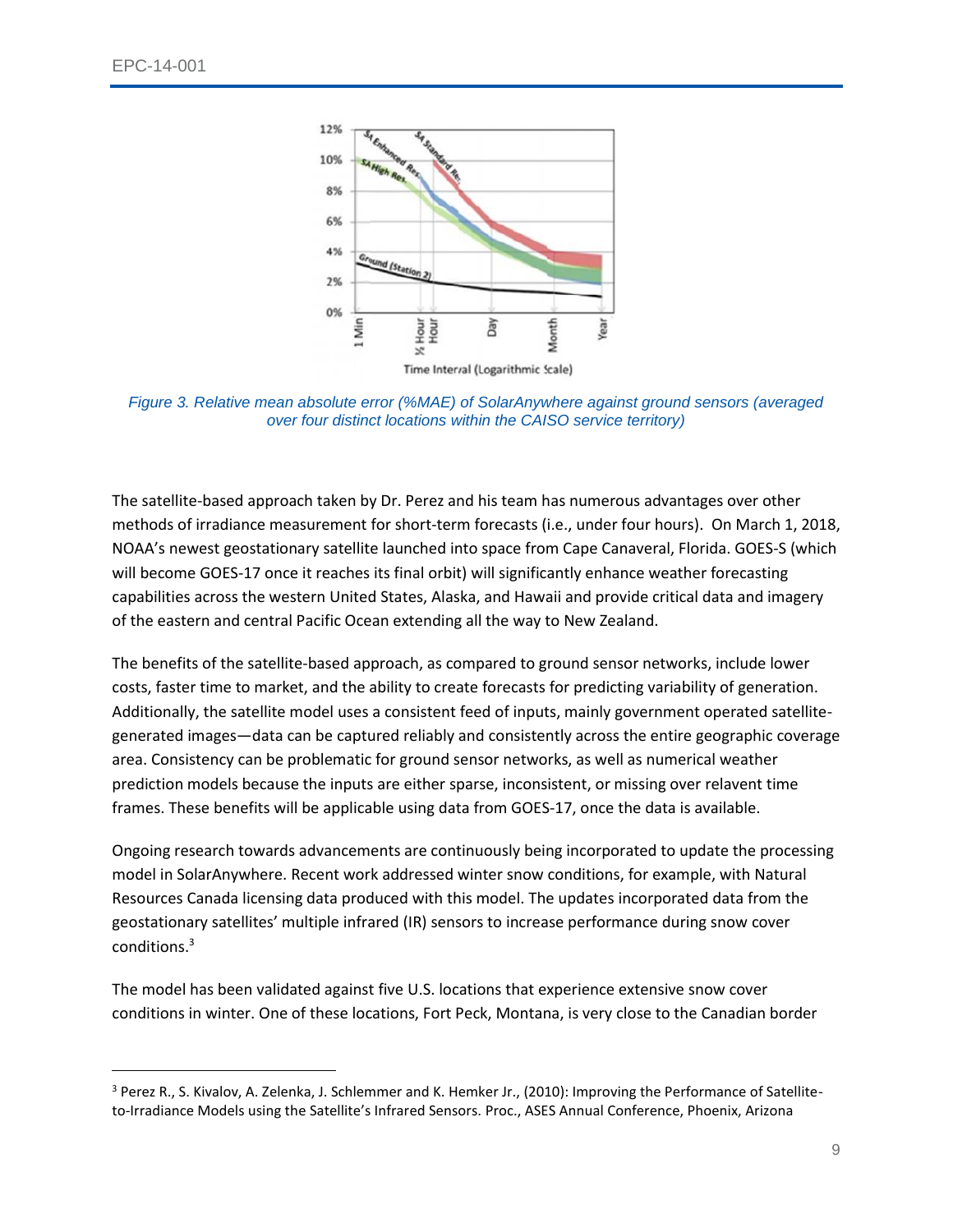and is representative of the sparsely forested environment to be found in Western Canada. This type of environment produces the highest visible surface reflectivities during snow conditions and results in the highest model bias errors. Compared to the older model without IR sensor data, the updated model showed a mean bias error during snow conditions at the five U.S. locations that was reduced by a factor of four down to an absolute value average of 12  $W/m^2$ . The nature of this improvement in the model will also be realized in areas where ground reflectance is just naturally high, independent of season, such as areas with extensive sand coverage.

#### **PV Simulation Methods**

*PVSimulator* is a software service within SolarAnywhere that produces a time series of PV system energy production for use across a broad range of applications. PVSimulator has improved on deficiencies in other PV simulation software products in three ways:

- 1) PVSimulator is implemented as a supported web service with proven availability. A web service implementation supports interoperable machine-to-machine interaction over a network. This enables software products that are designed with different purposes to access the same simulation code.
- 2) PVSimulator has a flexible software architecture, providing users with the ability to pick and choose from an assortment of simulation models and weather data sets (like selecting models and data sets from drop down lists). This provides developers with a simple means for adding new models and weather data sets as they are developed while at the same time maintaining past models in order to produce consistent results for historical comparison.
- 3) PVSimulator supports the function of SolarAnywhere FleetView by producing results for either a "fleet" of PV systems, such as the hundred thousand behind-the-meter PV systems in California or a single PV system. A simulation can range from a single PV module to thousands of distributed PV systems spread across a wide geographic area. This feature allows owners of multiple systems to simulate production in parallel and in real time. Calling production estimates from other simulation engines one-by-one will eventually become latency-prohibitive as the number of systems increases beyond a certain threshold.

The simulation process begins by specifying inputs about how the simulation is to be performed, what is to be simulated, and what results are desired. The definition of how the simulation is to be performed consists of selecting among a variety of different electrical models for PV arrays and inverters as well as different models for shading and obstruction analysis. The specification of what is to be simulated consists of a definition of the PV system configuration and weather data for the time span of interest.

The level of detail in the final simulation results can be configured to return the estimated production as well as a wide range of intermediate results. [Figure 4](#page-10-0) displays the level of communication between inputs and production output, depending on the level of system specification.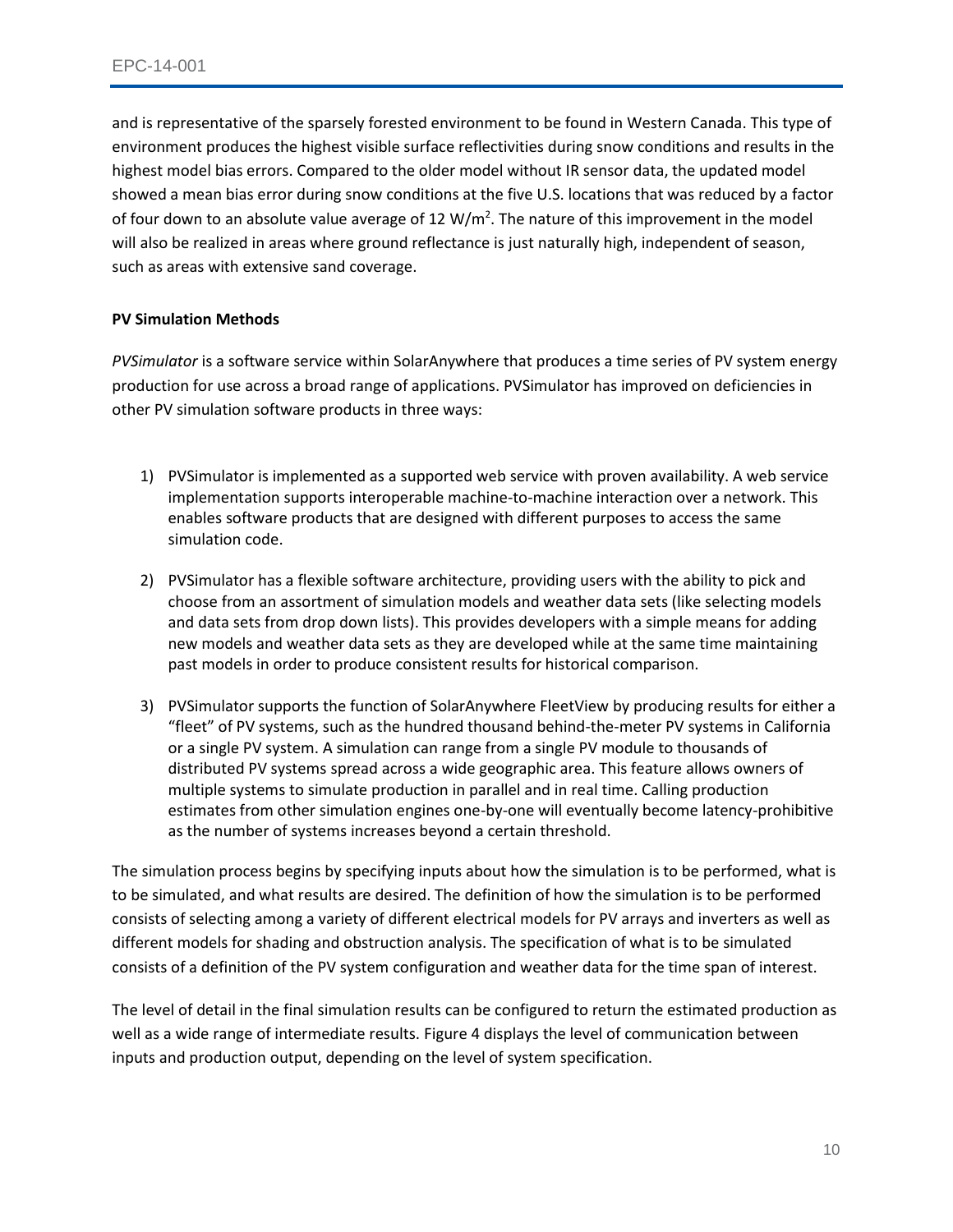

*Figure 4. PVSimulator methodology for simulating PV system output*

<span id="page-10-0"></span>Locational information can be defined by either latitude and longitude or by street address (for residential systems). Less accurate simulations can be performed by just inputing a system zip code to define location, in which case the geographic centroid of the zip code will be used to select the weather data.

PV array geometry includes inputs such as installation azimuth and tilt angle, as well as tracking algorithms (e.g. stationary, single-axis and dual-axis tracking). Solar obstruction information is collected on site and reflects obstructions caused by surrounding objects, including trees or adjacent buildings, or obstructions caused by utility plant intra-row spacing. The specific equipment by manufacturer and model or generic sytem ratings determine the actual hardware efficiency of energy conversion, used in the PVForm power output model. The commissioning (installation) date can be used to estimate yearby-year degradation. Also, modules are identified by a temperature coefficient that describes the reduction in output for higher temperatures (temperature data is also supplied by SolarAnywhere).

#### **Weather Data Selection**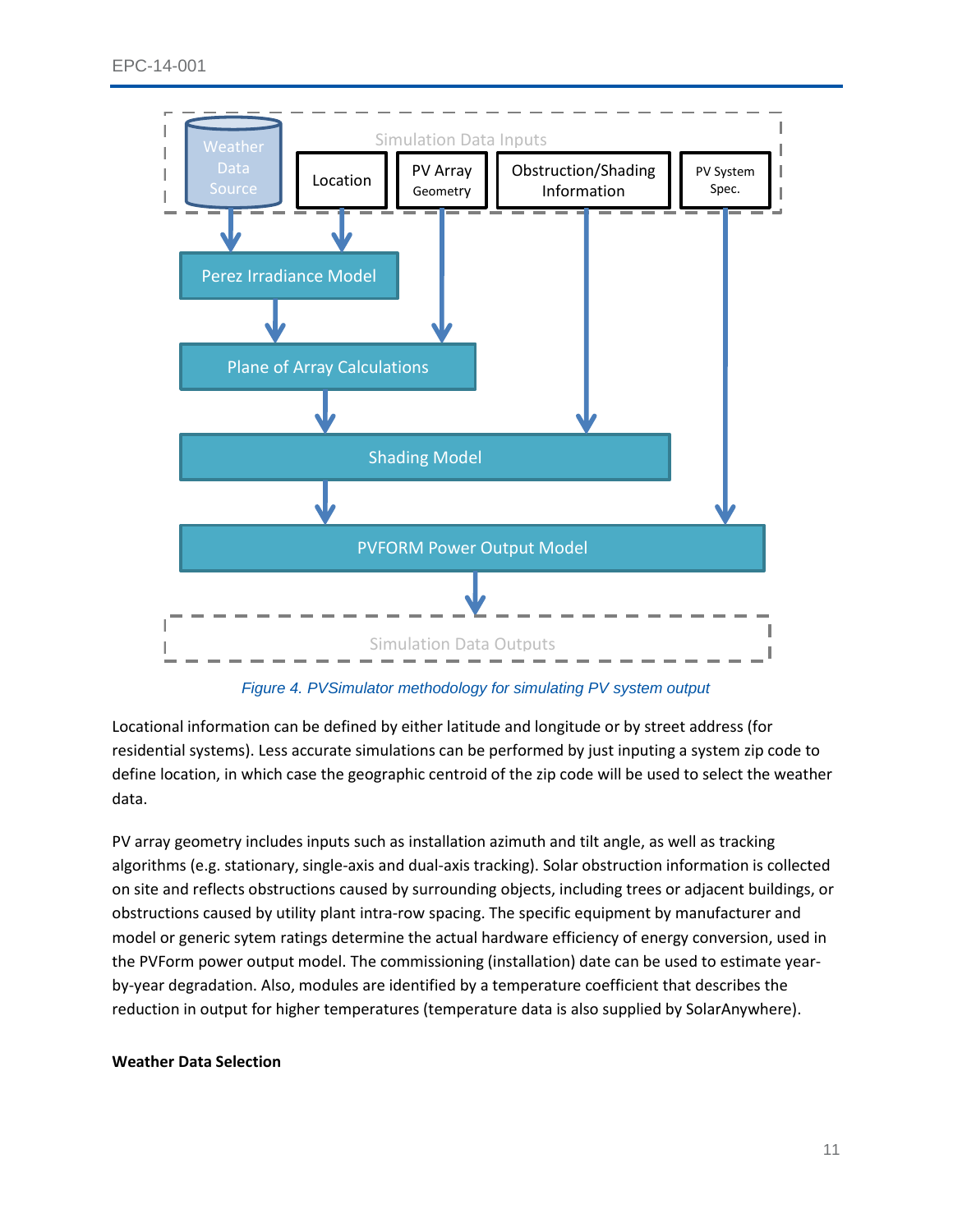The ability to use actual, location-specific, time-correlated weather conditions over the time span of the simulation is a key differentiator for PVSimulator. The necessary weather data consists of irradiance, ambient temperature, and wind speed. The irradiance data can be provided as either Global Horizontal Irradiance (GHI) and Direct Normal Irradiance (DNI) or Plane-of-Array (POA) irradiance. In instances when GHI and DNI are provided, POA can be calculated as an intermediate result, given inputs of panel azimuth and tilt angle.

PVSimulator's modular architecture allows for a variety of ways to specify the weather data. Users can explicitly specify the weather data by uploading it along with the simulation request. It is more common, however, for users to specify a date range and extract the weather data from an established weather database. PVSimulator currently supports all resolutions of SolarAnywhere® and NREL TMY3 data (chosen from nearest station). PVSimulator simulates the performance of the system with the desired models specified, the PV system defined, and the weather data provided. The simulation results contain a detailed dataset congruent with the input time series irradiance data, including the expected energy for each hour of the day (kWh per hour).

#### **Power Output Simulation**

PVSimulator has been designed to accept multiple models throughout the different stages of simulation, hence making it customizable. The model that is selected impacts the accuracy of the results as well as potentially requires that additional model-specific information be supplied about the PV system. The current PV power output option is an implementation of PVForm, with the Sandia PV Array and Inverter Performance Model under development. The Perez/Hoff shading model can be selected for the obstruction analysis or there is also the option to forgo obstruction analysis in cases where details about the surrounding obstructions are unknown. Other model imputs can be incorporated, depending on the level of specification by the application.

It is necessary to define the PV simulation configuration once the desired models have been identified. PVSimulator can model a diverse range of system configurations. The configuration begins at the smallest scale with the PV array consisting of one or more PV modules having the same orientation. A PV subsystem is composed of one or more PV arrays each of which can have a different orientation, shading, and an arbitrary number of inverters. A PV system consists of one or more PV subsystems all at the same geographic location. A simulation consists of one or more PV systems all of which can be in different locations. In this way, PVSimulator is able to accommodate the needs of any size system from the small residential scale up to a large industrial PV systems or a fleet of PV systems distributed across different geographic locations.

PVSimulator's accuracy depends on the level of detail and accuracy in specifying the PV system configuration and the models and data used to perform the simulation. PVSimulator can be supplied with a minimal amount of configuration information (i.e., location, orientation, and system rating) using a simple model for applications designed to provide a quick economic evaluation. PVSimulator can also be supplied with detailed information (e.g., detailed inverter and module specs, SolarAnywhere time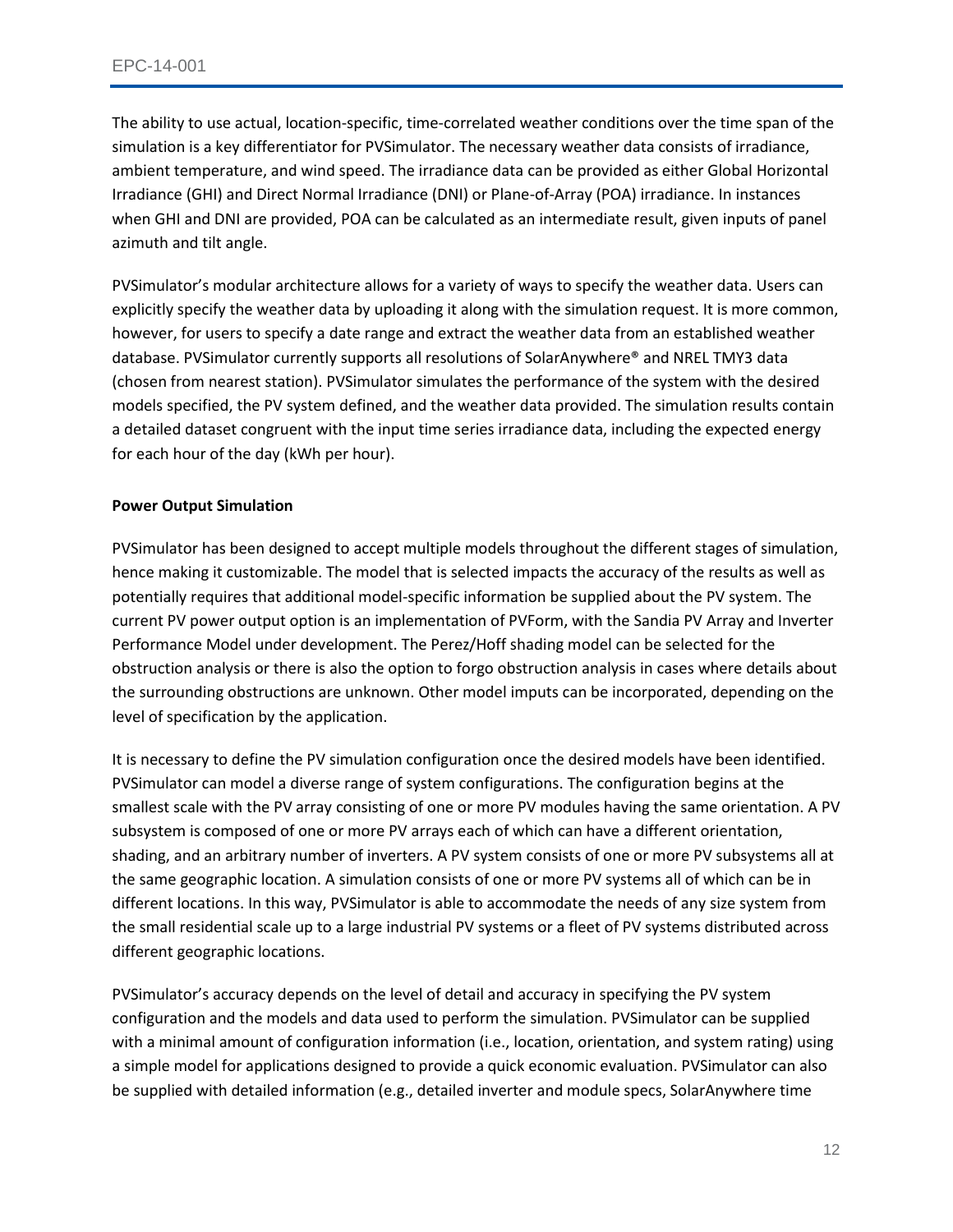series data, specific shading information) for applications designed to produce performance guarantees where greater accuracy is required.

#### **Sandia PVFORM Power Output Model**

The PVForm Power Output Model was originally developed by Sandia National Labs in 1985 and has been implemented by the means outlined in [Figure 5.](#page-12-1) As noted, NREL has implemented the PVForm model through their PVWatts tool. Clean Power Research originally developed PVForm through the Clean Power Estimator tool, which has been built into numerous solar agency and solar manufacturer's websites. CPR has further developed this implementation into PVSimulator.



Figure 2. Hierarchy of PV and hybrid system models that use PVForm

*Figure 5. Use of the Sandia PVForm model<sup>4</sup>*

### <span id="page-12-1"></span><span id="page-12-0"></span>Data Sources

 $\overline{a}$ 

Functionally, SolarAnywhere is currently retrieving and processing data in real time throughout North America and Hawaii at Standard Resolution (10-km grid, 1-hour measurements) and contains historical measurments back to January 1st 1998. Research improvements have added the ability to capture higher resolution data. SolarAnywhere Enhanced (1-km, 30-minute) and SolarAnywhere High (1-km, 1 min) Resolution can be added geographically to match any current Standard Resolution area. While the underlying satellite images have a resolution of 30 minutes, High Resolution is obtained using cloud motion vector calculations to effectively interpolate irradiance during times between any two images.

<sup>4</sup> Klise GT and Stein JS "Models Used to Assess the Performance of Photovoltaic Systems" Sandia National Laboratories, 2009.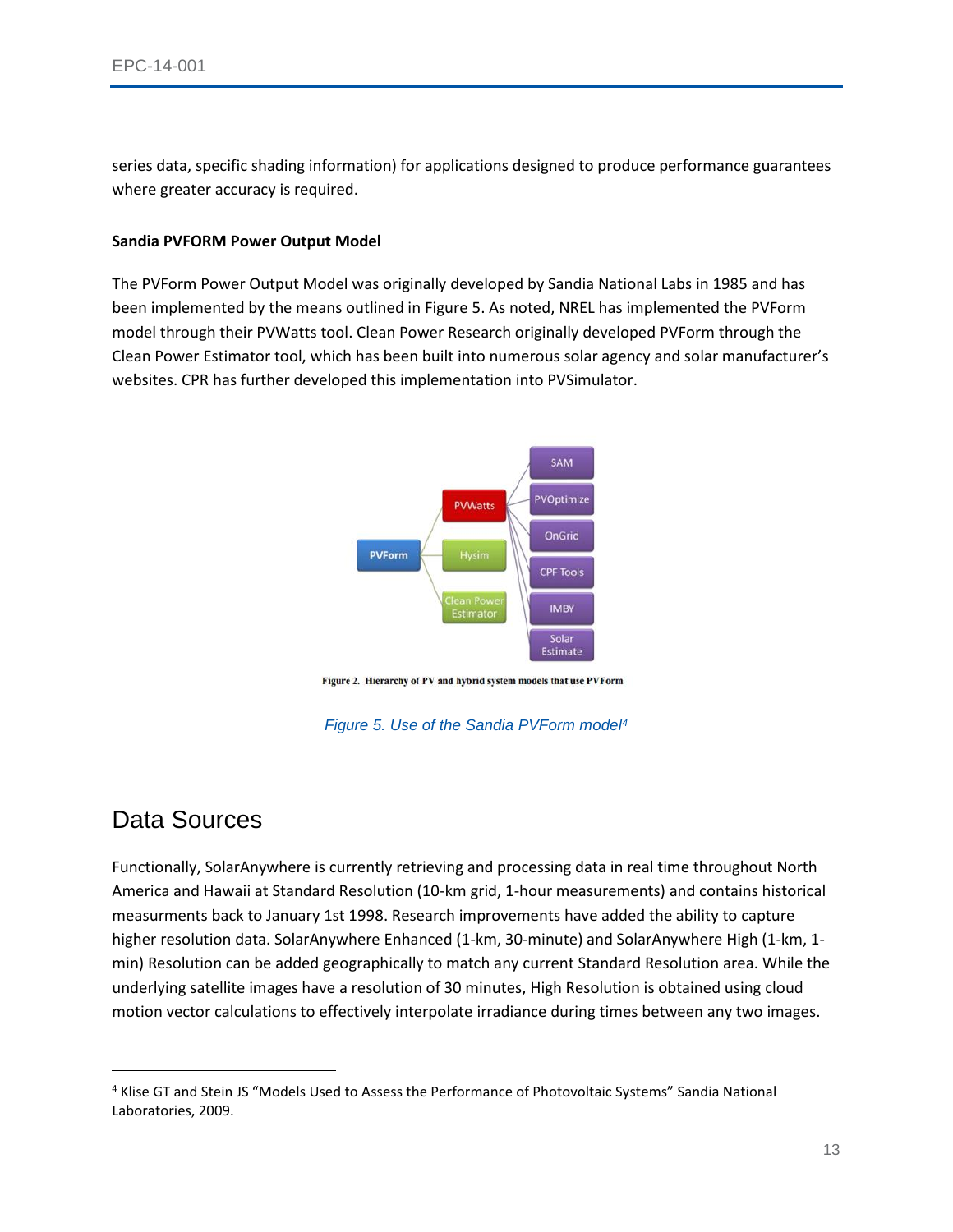To date, however, only certain regions have been processed at Enhanced and High Resolution, including the states of California and Hawaii.

SolarAnywhere implements the latest satellite-to-solar irradiance model developed by Dr. Richard Perez at SUNY Albany by collecting half-hourly satellite visible and infrared (IR) images from GOES satellites operated by the National Oceanic and Atmospheric Administration (NOAA). NOAA owns and operates the GOES-15, responsible for images in the western half of North America and GOES-13, for images in the eastern half of North America. The Perez algorithm first extracts the cloud indices from the satellite's visible channel using a self-calibrating feedback process that is capable of adjusting for arbitrary ground surfaces. The cloud indices are then used to modulate physically-based radiative transfer models representative of localized clear sky conditions. Wind and ambient temperature data are incorporated into the database through collection of NOAA weather data on their standard 5-km grid.

Standardized logic in SolarAnywhere calculates typical year data files. First, sub-monthly time series data is summed to compute the total available energy on a monthly basis, specific to each 10-km or 1-km gridded tile location. Global horizontal (GHI) and direct normal (DNI) irradiance are treate*d* as separate irradiance components. For each location, the average GHI or DNI is calculated by selecting the month with total energy closest to mean and concatenating the actual data into a final 12-month, 8760-hour typical irradiance file. Default settings in SolarAnywhere select data based on the most complete months of data (i.e. January 1998 to present complete calendar month), however, alternate settings can be selected to create custom date ranges from which to select typical year energy production.

For this project, several Numerical Weather Prediction (NWP) models were identified and evaluated for their usefulness in improving a solar forecast. Development work went into creating robust systems for downloading this data from their respective sources and then uploading to CPR servers.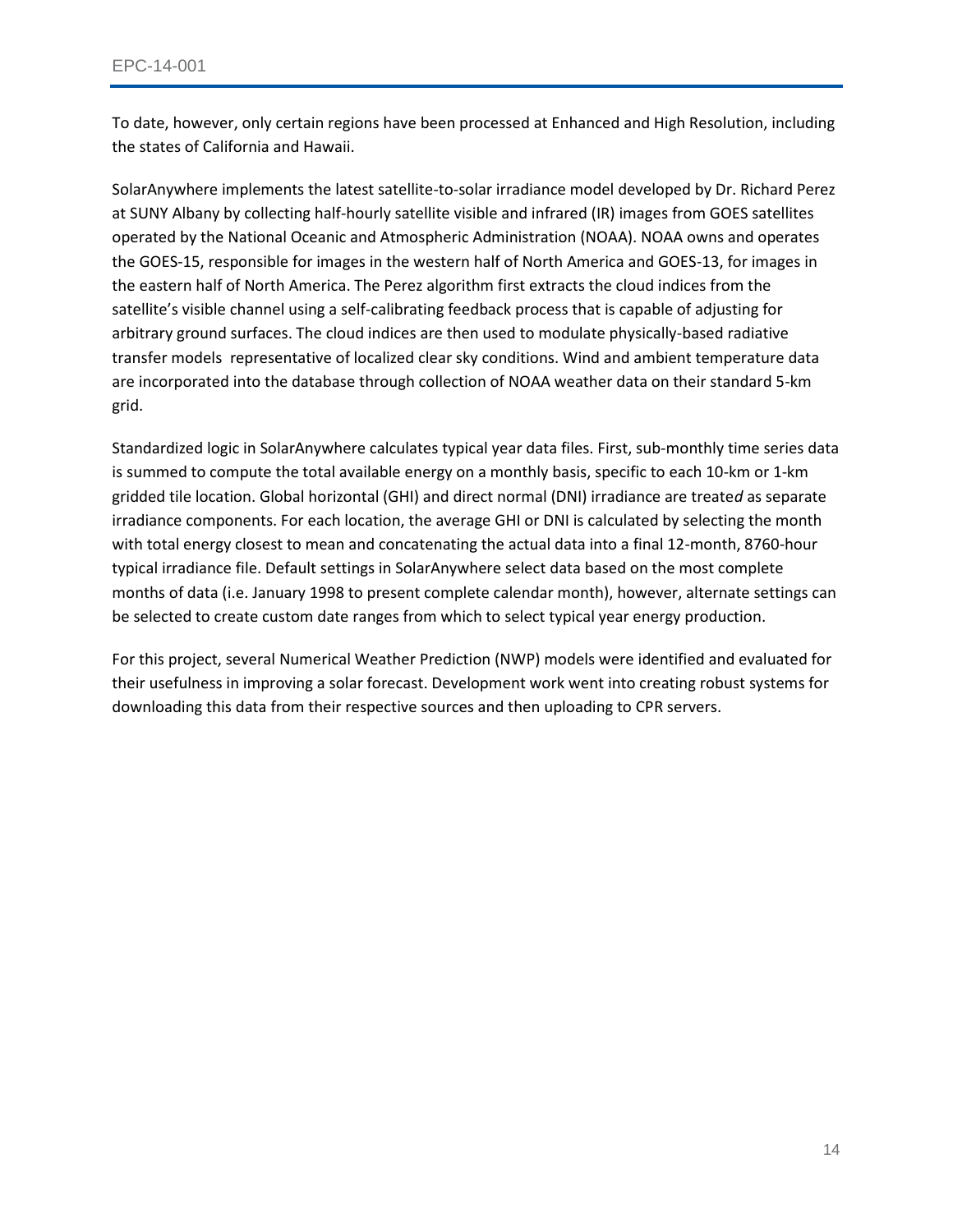## <span id="page-14-0"></span>Use of Data in Forecasts

### <span id="page-14-1"></span>Ground Irradiance Measurements

Initial investigation of historical (not real time) data revealed that many of the utility scale PV plants do not report Global Horizontal Irradiance (GHI) but that plane of array (POA) irradiance is available. However, POA is not as clearly related to AOD. Issues such as back tracking can pollute any AOD signal that might be detected. Additionally, there is uncertainty and error associated with any sort of POA to GHI transposition as well, which would also degrade any sort of AOD signal detected.

CPR concluded that GHI data is not available and POA data could not be reliably used to provide realtime improvements in forecasting. It would be possible to install solar instrumentation at selected CAISO locations, but such a demonstration was not included in the project scope.

## <span id="page-14-2"></span>Plant Availability

CPR developed a procedure that could be used to incorporate plant production as an indicator of availability. This could be an approach where plant availability reporting is not provided. Given the plant technical specifications and recent (e.g., the prior hour) irradiance measurements, it would be possible to compare the expected production with the actual production. If the actual production consistently was less than expected, the plant could be "derated" for a temporary period. A proof-of-concept plant database schema was developed in order to support such an approach, matching plant rating by date. This schema would be used for both ongoing forecasts (during the temporary outage) as well as serving as a record for later analysis using historical data.

## <span id="page-14-3"></span>Concentrating Solar Power Resources

The project was primarily concerned with forecasting solar PV production using the methods described above. However, concentrating solar power (CSP) resources are also present on the California grid, and the scope of work (SOW) required that CPR develop a description of an approach that could be used to forecast CSP resources.

A conceptual diagram of the "power tower" technology is provided in [Figure 6.](#page-15-0) This technology employs hundreds or thousands of tracking mirrors (heliostats) to concentrate direct normal irradiance onto the receiver at the top of a tower. A heat transfer fluid, such as molten salt, is delivered to the receiver, where it acquires thermal energy at high temperature, and is directed to a feedwater heater to generate steam. Finally, the steam is expanded in a turbine, and the mechanical energy is used to generate electrical power.

Several other variations of CSP technologies are possible, including "trough" and "dish" configurations that differ in the means by which solar radiation is concentrated, the types of heat transfer fluids, and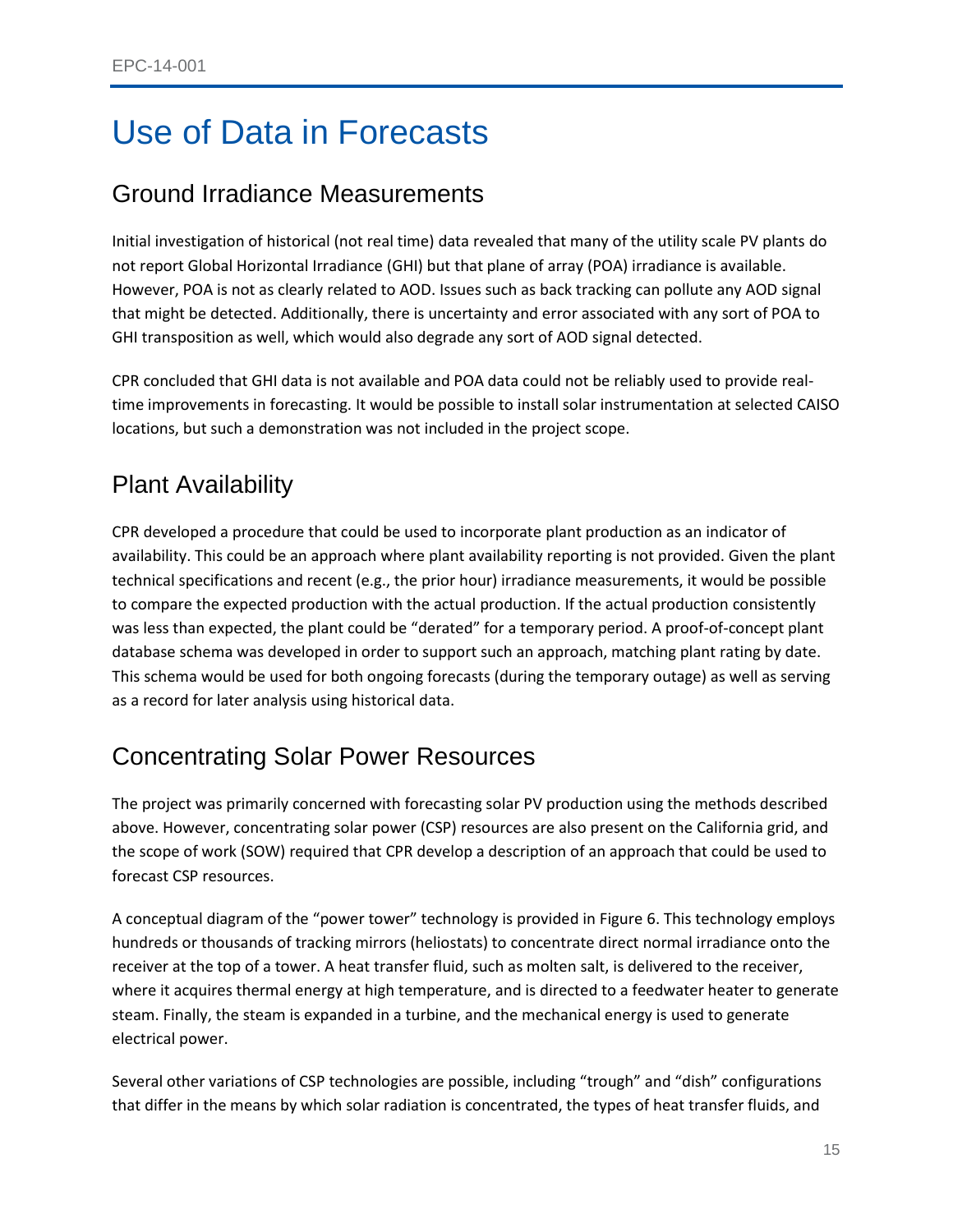$\overline{\phantom{a}}$ 

the heat engines used to convert thermal energy into useful electricity. This project was limited to power towers as a proof of concept.

Regardless of technology, CSP requires optical concentration of direct normal irradiance (DNI). Unlike non-concentrating PV, CSP is not able to capture radiant energy from diffuse sky regions. SolarAnywhere includes DNI, so it would be possible to use the SolarAnywhere DNI as a basis for for forcasting, along with SolarAnywhere ambient temperature data, also a factor in CSP performance.



*Figure 6. CSP "Power Tower" Plant Concept<sup>5</sup>*

<span id="page-15-0"></span>CPR developed a method for calculating power output as follows. Optical efficiency is complicated by the complex array of heliostats, each of which accept solar beam radiation at a different angle defined by their location in the field and the time-varying solar vector.

To model each heliostat individually requires knowledge of the heliostat geometrical attributes and the tower/receiver height in order to calculate the solar incidence angle on the receiver. Other plant attributes must also be specified and modeled, such as the heat transfer fluid thermal properties, loss factors, turbine parameters, and so forth. It is not possible to model the plant without these data, and it is not feasible to obtain the plant specifications without significant input from the system designer.

To overcome these difficulties, it may be possible to create a simplified model that correlates plant output with available SolarAnywhere irradiance and ambient temperature data. The approach taken by CPR was to perform this correlation as a function of sun position.

The heliostat field has a different optical efficiency (incident radiation on the received divided by incident radition on the heliostat) for each sun position. For example, at solar noon the heliostats located to the north of the tower will have a small angle between the solar vector and the tower vector, so the incidence angle will be small. These northern heliostats will therefore have a higher efficiency

<sup>5</sup> Figure taken from EIA at https://www.eia.gov/todayinenergy/detail.php?id=530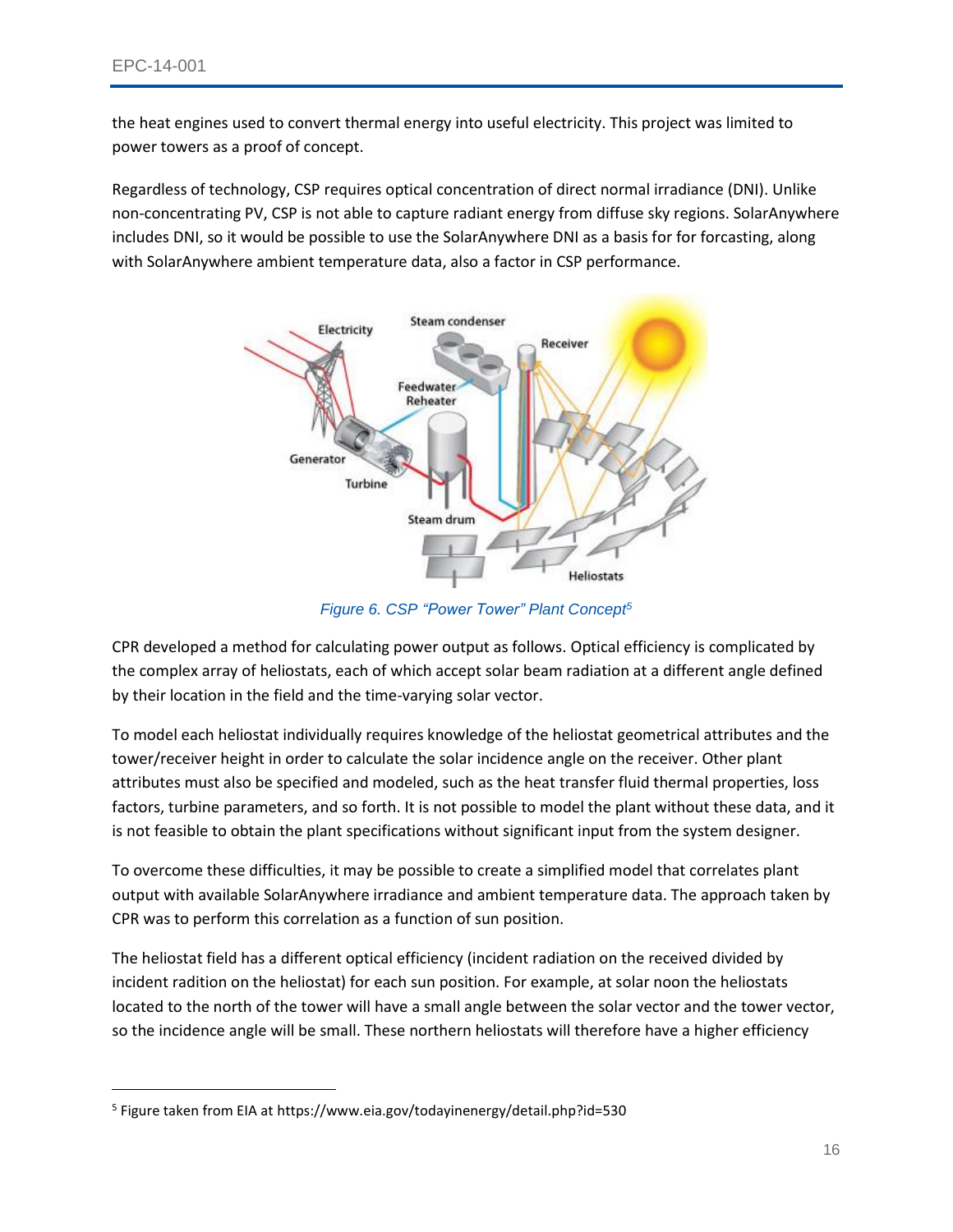than heliostats located in, say, the east. However, in the afternoon, the sun is located in the west. Therefore, heliostats located in the east will have higher efficiency than heliostats in the north.

Plant performance is therefore a function of sun position. At a given position, the optical efficiency is determined, and the potential plant output would be a function of the piping losses, turbine efficiency, and ambient temperature.

Also unlike PV, CSP does not respond instantaneously with available irradiance. Instead, a lag time may be observed. This is consistent with the understanding that CSP plants have inherent thermal capacity in the piping, receiver, and other components. Such a thermal lag would lead to both slow startup time at sunrise and extended operation after sundown. The time lag would have to be build into the forecast model.

A final difficulty is that CSP plants can be designed with thermal storage. Molten salt plants, for example, can be designed with storage subsystems which can retain salt at elevated temperatures, providing dispatchability to the plant. In these cases, output is decoupled from solar availability, and knowledge of storage dispatch is required to complete the forecast. It may be possible to forecast dipatch based on available radiation and market prices, i.e., to assume an optimized dispatch to maximize revenue.

In sum, CPR believes that to fully incorporate CSP resources into the forecast, additional study is required. A more expansive study could incorporate data from multiple resources and an investigation into the dispatch of stored energy.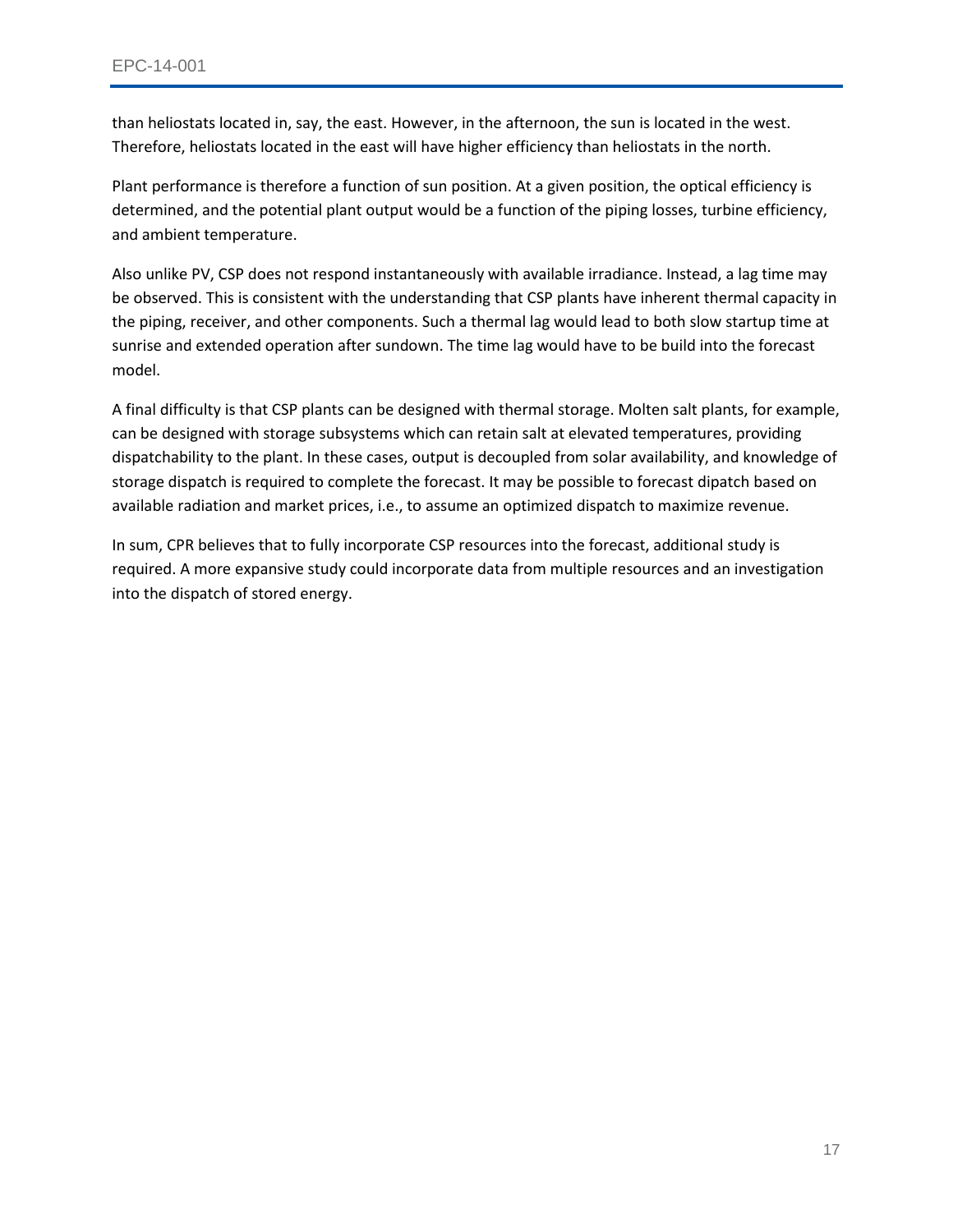## <span id="page-17-0"></span>CAISO Real Time Data Feed

## <span id="page-17-1"></span>Description of Real-time CAISO Data Feed

The SOW also called for CPR to describe the real-time data feed at CAISO, data structure formats, and API. To accomplish this, CPR reviewed publicly available data provided by CAISO's specification documentation. This documentation is avalilable to the public by downloading it from the CAISO website. The following is a summary of the relevant information.

#### **Background**

 $\overline{\phantom{a}}$ 

In March 2016, our research indicated that such real-time data was provided by the California ISO through the Participating Intermittent Resource Program (PIRP) Application Programming Interface (API), but this method of access was in the process of being deprecated in favor of the Plant Information Service-Oriented Architecture (PISOA) API.<sup>6</sup>



#### *Figure 7. System Diagram*

To obtain access to the data provided through PIRP the authorized Point of Contact (POC) submits an Application Access Request Form (AARF) through the California ISO's Customer Inquiry and Dispute

<sup>6</sup> http://www.caiso.com/Documents/BusinessRequirementsSpecification-ForecastingandDataTransparency.pdf